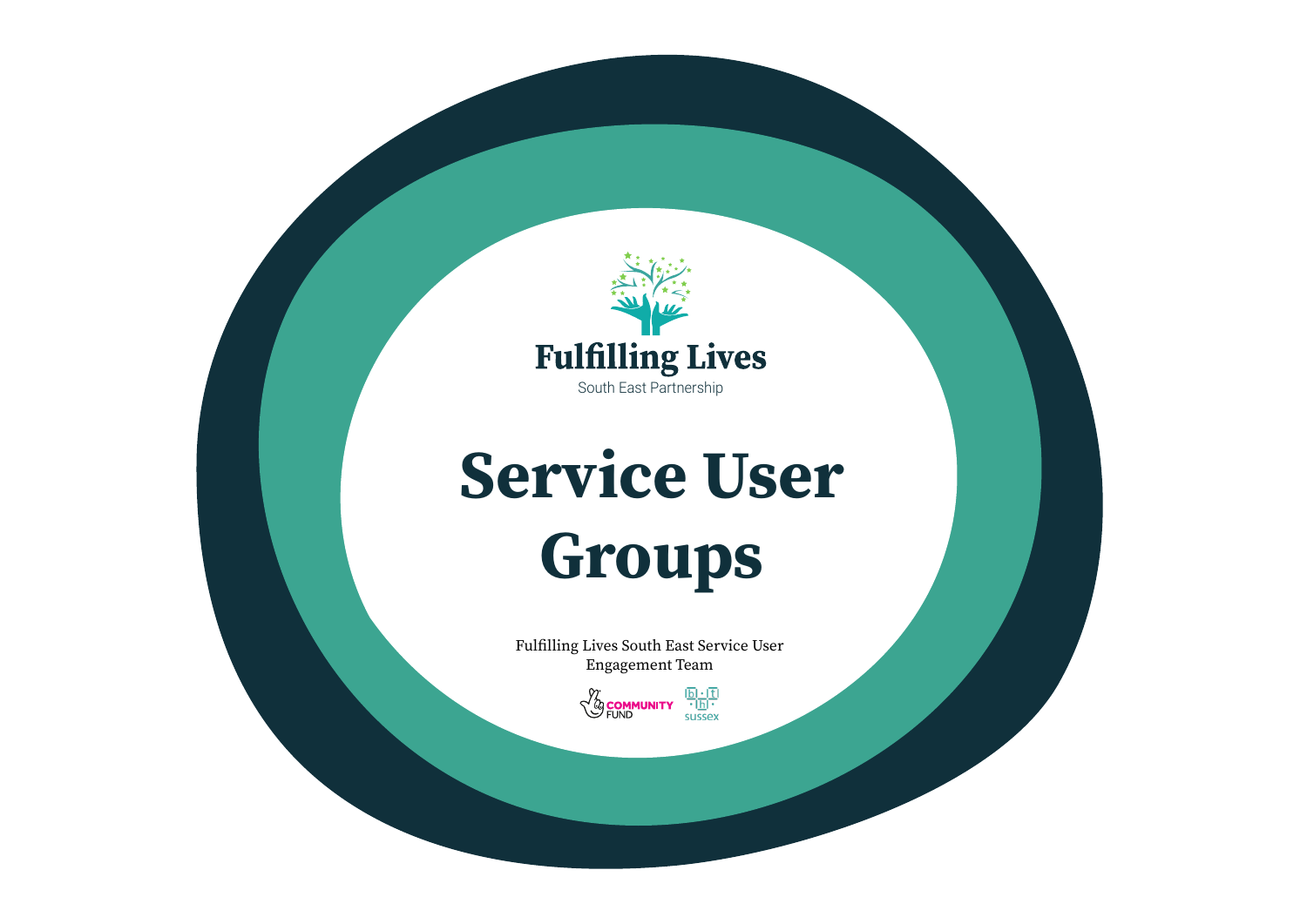# **ABOUT FULFILLING LIVES**

Fulfilling Lives South East is led by BHT Sussex and supported by a number of voluntary and statutory sector partners. We provide intensive and tailored support to people with multiple and complex needs, helping the most vulnerable and hard-to-reach.

We also co-produce with people with lived experience of multiple disadvantages, to achieve positive changes in services and make them better connected and easier to access. The Fulfilling Lives South East Project started in 2014 and is funded until July 2022 by the National Lottery Community Fund, operating in Brighton and Hove, Eastbourne and Hastings.

## **Acknowledgements**

This guide has been created by the Service User Engagement Team and has been developed thanks to our experiences with Action Groups and volunteers with experience of multiple and complex needs.

## **KEY**

**TIP = Trauma informed practice MCN = Multiple and complex needs FLSE = Fulfilling Lives South East**

# **CONTENTS**

| <b>INTRODUCTION</b>                        | - P1    |
|--------------------------------------------|---------|
| <b>BEFORE SETTING UP</b>                   | - P2    |
| Things to Consider                         | $7 - 3$ |
|                                            |         |
| <b>SETTING UP</b>                          | - P5    |
| Recruitment                                | 4       |
| Starting the group                         | 5 - 6   |
| <b>FACILITATING &amp; MAINTAINING - P7</b> |         |
| FLSE VOLUNTEER TESTIMONIAL  - P8           |         |

# **FOLLOW US**

| <b>Twitter:</b> | @flsoutheast                     |
|-----------------|----------------------------------|
| <b>Blog:</b>    | https://fulfilling-lives-se.org/ |
|                 | Facebook: SE. Fulfillinglives/   |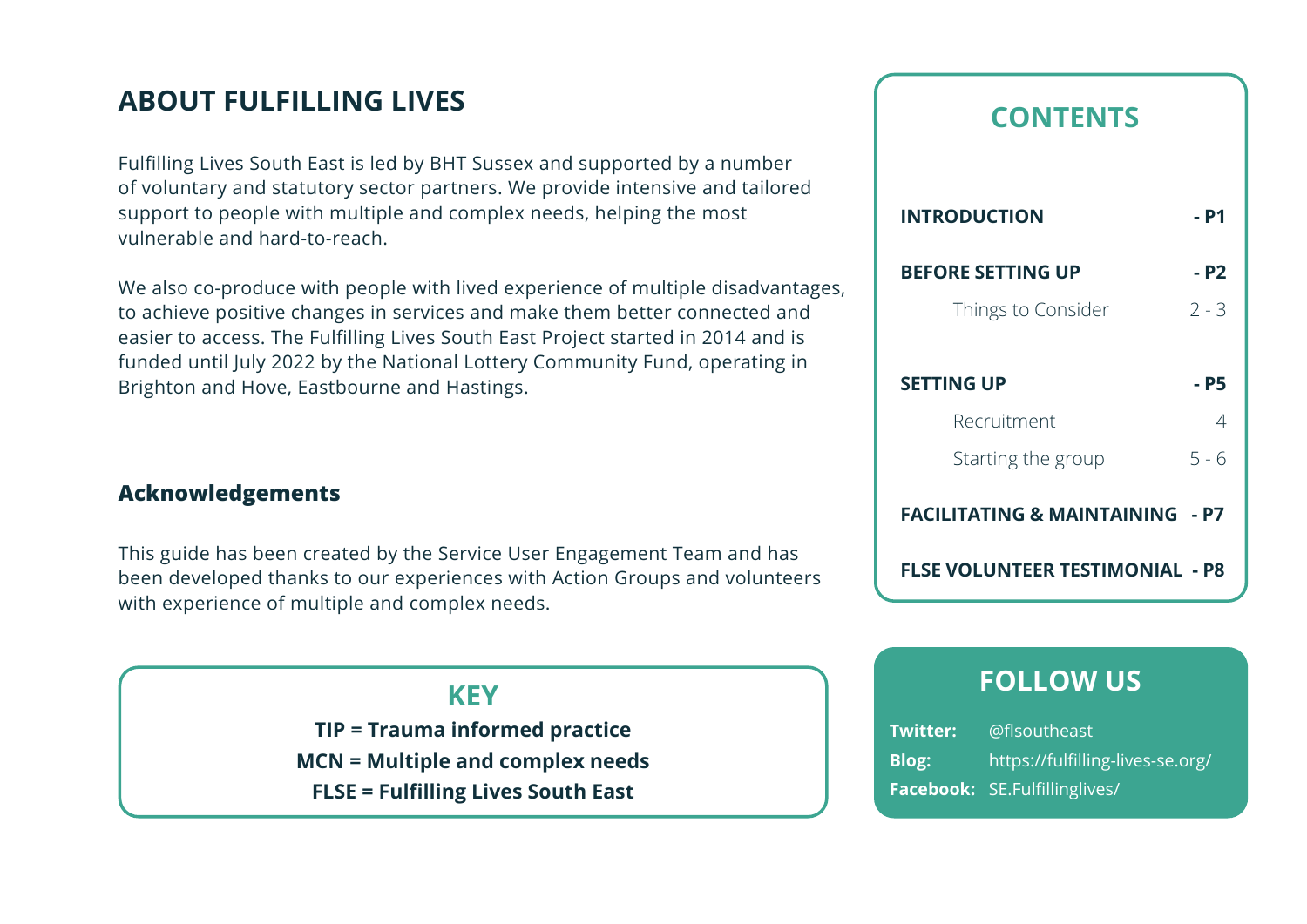# **INTRODUCTION**

It is widely acknowledged that service user involvement, collaboration and co-production are the most inclusive and effective ways to design and to deliver community services.

Each service or organisation will develop their own unique ways to achieve this, and there are multiple ways to go about it.

Getting together with a group of service users can build peer networks, create a sense of community, represent voices of those involved and contribute to our client's wellbeing.

**We have designed this guide to support colleagues to set up a service user group, and to help establish whether they are the best method for involvement and partnering with people experiencing multiple and complex needs.**

Service User groups are not the only way to collaborate. Here are other involvement options:

- **• PEER SUPPORT GROUPS**
- **• SERVICE USER LED ACTIVITIES**
- **• POLICY REVIEW SERVICE USER GROUP**
- **• TRAINING DELIVERED BY PEOPLE WITH LIVED EXPERIENCE**
- **• SERVICE USERS FOCUS GROUPS TO CONSULT ON A NEW PROJECT**
- **• VOLUNTEER REPRESENTATIVES AT DECISION MAKING FORUMS**
- **• PEER RESEARCHERS THAT EVALUATE A SERVICE**
- **• VOLUNTEER ROLES FOR SERVICE USERS**
- **• FEEDBACK FORMS AFTER ACTIVITIES**
- **• SERVICE USER SURVEYS**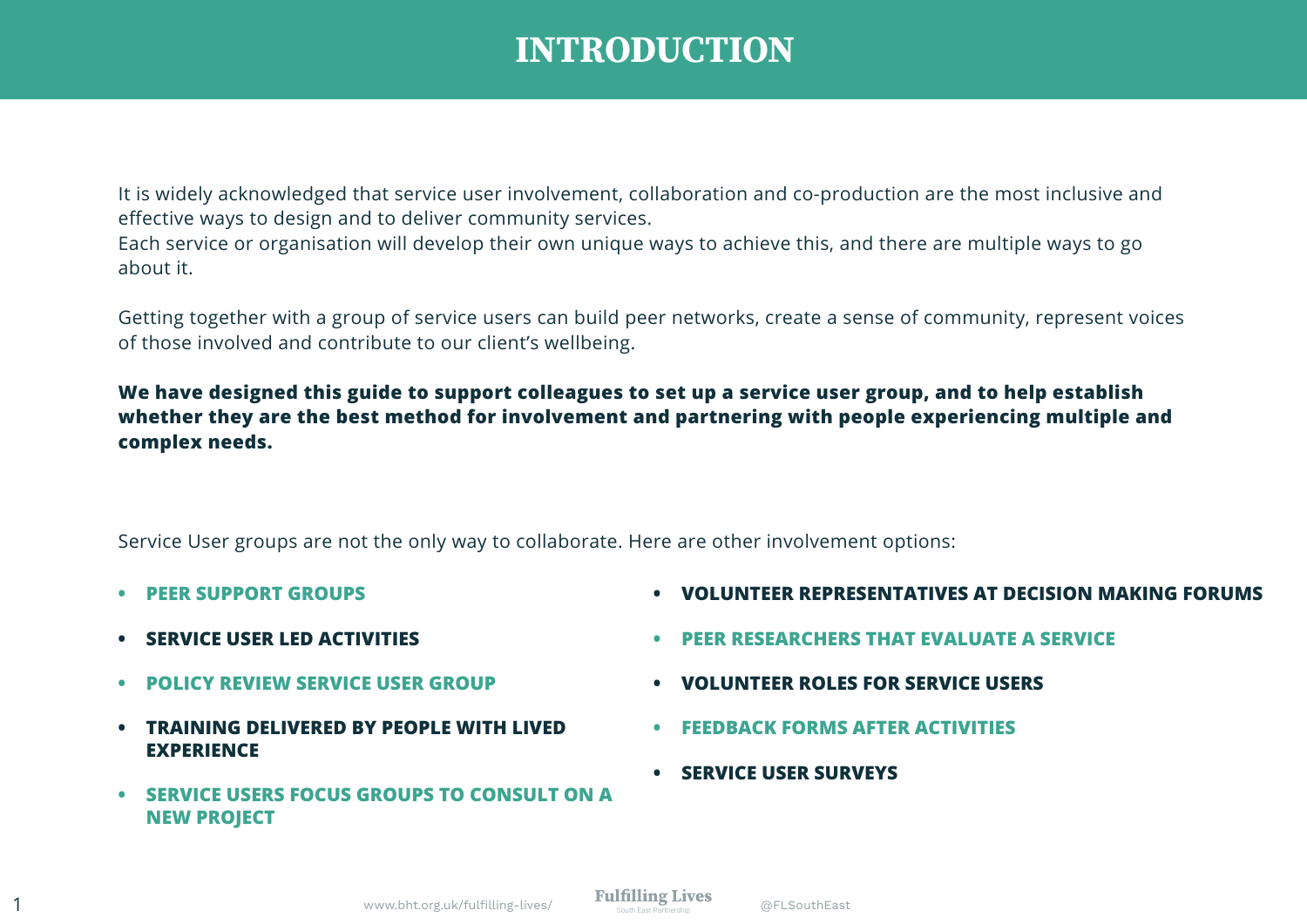# **BEFORE SETTING UP:**  THINGS TO CONSIDER

### **1. Why consider a service user group?**

Where is the idea coming from? Are service users requesting it or is setting up a service user group the only engagement activity that staff have considered?

There are a variety of ways in which service users can be involved, deciding on which is the best method to use depends on a number of factors. For instance, if the goal is to gather information regarding the quality of your service, specific focus groups or surveys could reach more people and would require less resources. If you want service users to take part in decision-making processes, it may be more useful to recruit a handful of service user representatives and support them to gather other users' views (also known as peer research).

### **2. What is the purpose, scope and decision making power?**

Do you already know what you would like a service user group for? It's important to be explicit about the scope of the group and make this clear to its members. Some examples are:

**- Group that acts as a critical friend offering feedback and suggestions for service improvement to be passed on to management for final decision making.**

**- Group that works in partnership with managers (or other decision makers) to actively propose solutions to improve a specific aspect of a service, as well as planning and delivering ideas e.g. training for staff, creating information guides etc. (this is co-production).**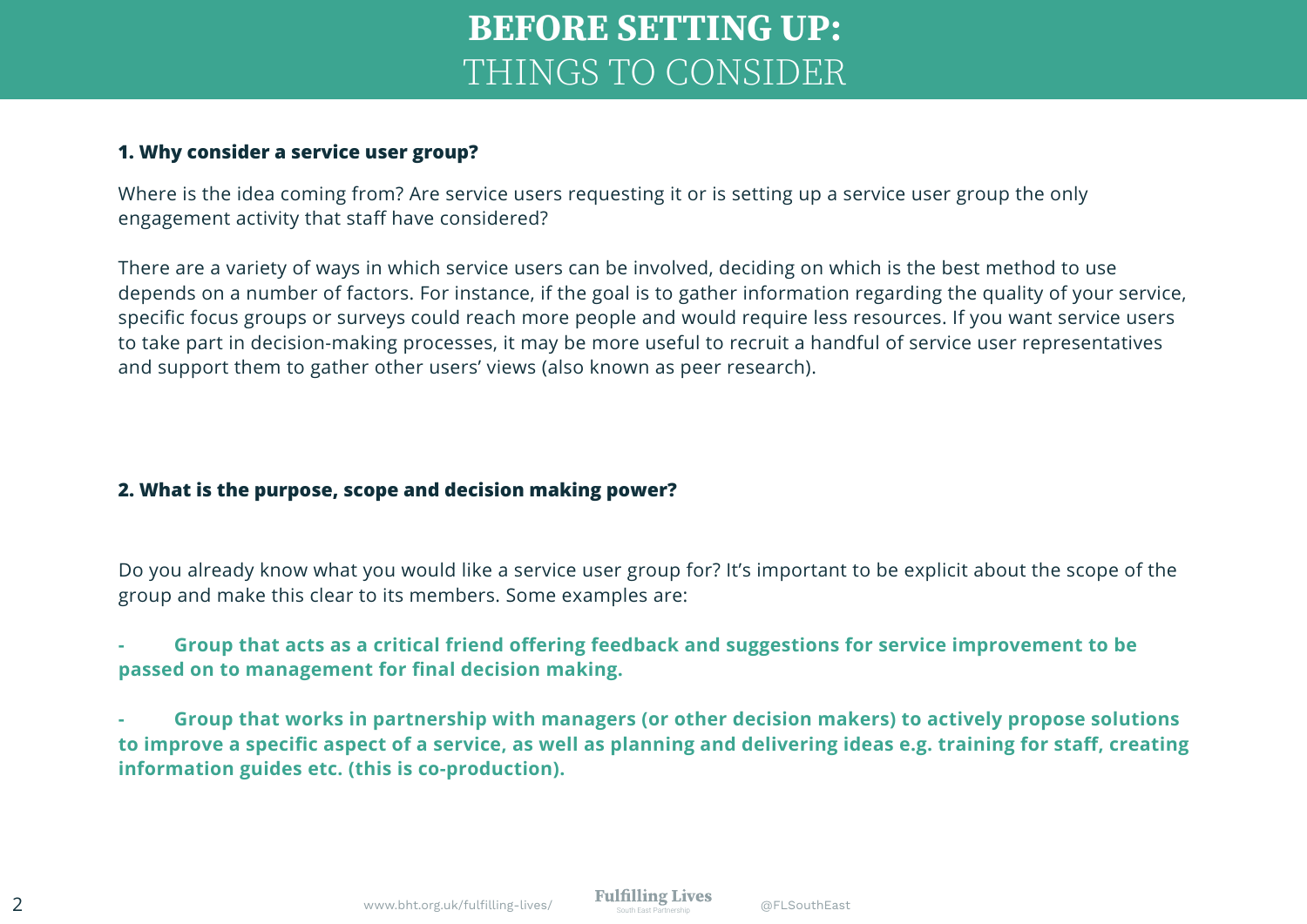# **BEFORE SETTING UP:**  THINGS TO CONSIDER

#### **3. Would this work for your service users?**

Services are usually aimed at supporting people in specific circumstances. The service users you work with may be in crisis and struggling with health and wellbeing needs, or they may be seeking development opportunities and employment. Factors such as these will influence the type of engagement activities that would work best, people's interests in being part of a group, and the resources and support required to set up and run the group.

#### **4. Time and resources**

A successful group is rewarding for service users and productive for the service. Resources such as staff time and expenditure are required to make this happen safely and successfully. There needs to be a named person who is responsible and accountable for the group together with individuals that are responsible for coordinating, facilitating, administrative support, supporting members, overseeing safeguarding and other complex tasks such as ensuring that the strategic direction of the group is in line with organisational polices and writing reports if necessary.

Members should be supported to deliver the group's purpose, developing the skills, knowledge and confidence necessary to contribute to the group meaningfully and in working towards their own development goals. Group facilitation and support for members must be person-centred and trauma-informed. Please refer to our "Trauma Informed Practice in Co-Production" and "Trauma-Informed Guide to Social Research" resources for more information.

**Once you have considered all factors, if a service user group is the best option you should go for it!**

**We can offer guidance based on our experiences with our Action Groups.**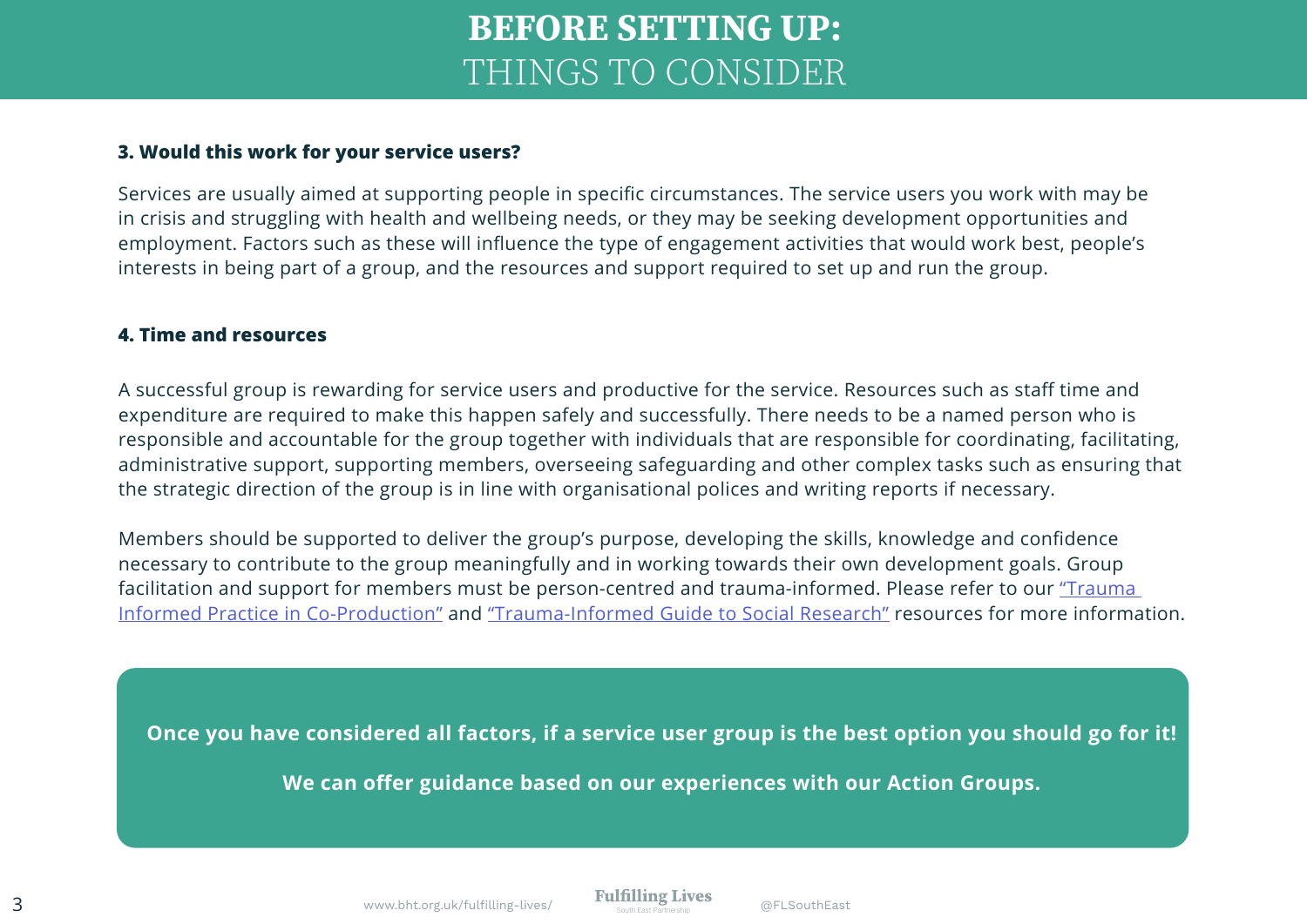# **SETTING UP A GROUP:**  RECRUITMENT

Groups Theories tell us that we must keep two main factors in mind when working with groups:

- 1. Achieving the group's purpose
- 2. Maintaining relationships

The recruitment process is a chance to explore whether there will be a good fit between the purpose of the group and an individual skills, abilities, needs and wants.

Staff that provide support in services are a good resource to reach out to potential group members - they know where their clients are at, what their current situation is, and have insight into their interests and aspirations.

**Recruitment** could be done by **targeting specific individuals** that are known or considered to be a good fit for the group and that the group is appropriate for member interests and aspirations.

Another option is **advertising**. Adverts must include the purpose of the group, expectations of its members and incentives or rewards offered.

A third way could be via an **application process**; it may be important to know in advance that members have got the right experience, skills, attitudes and interests.

# **BE MINDFUL OF**

- People joining the group who have support needs that aren't being met by other services.
- People without the skills needed to contribute – is there enough support to help them develop these?
- People joining the group because they feel grateful towards the service but they are not that interested in the work.
- People joining the group without a clear idea of their role and the expectations which will be placed upon them.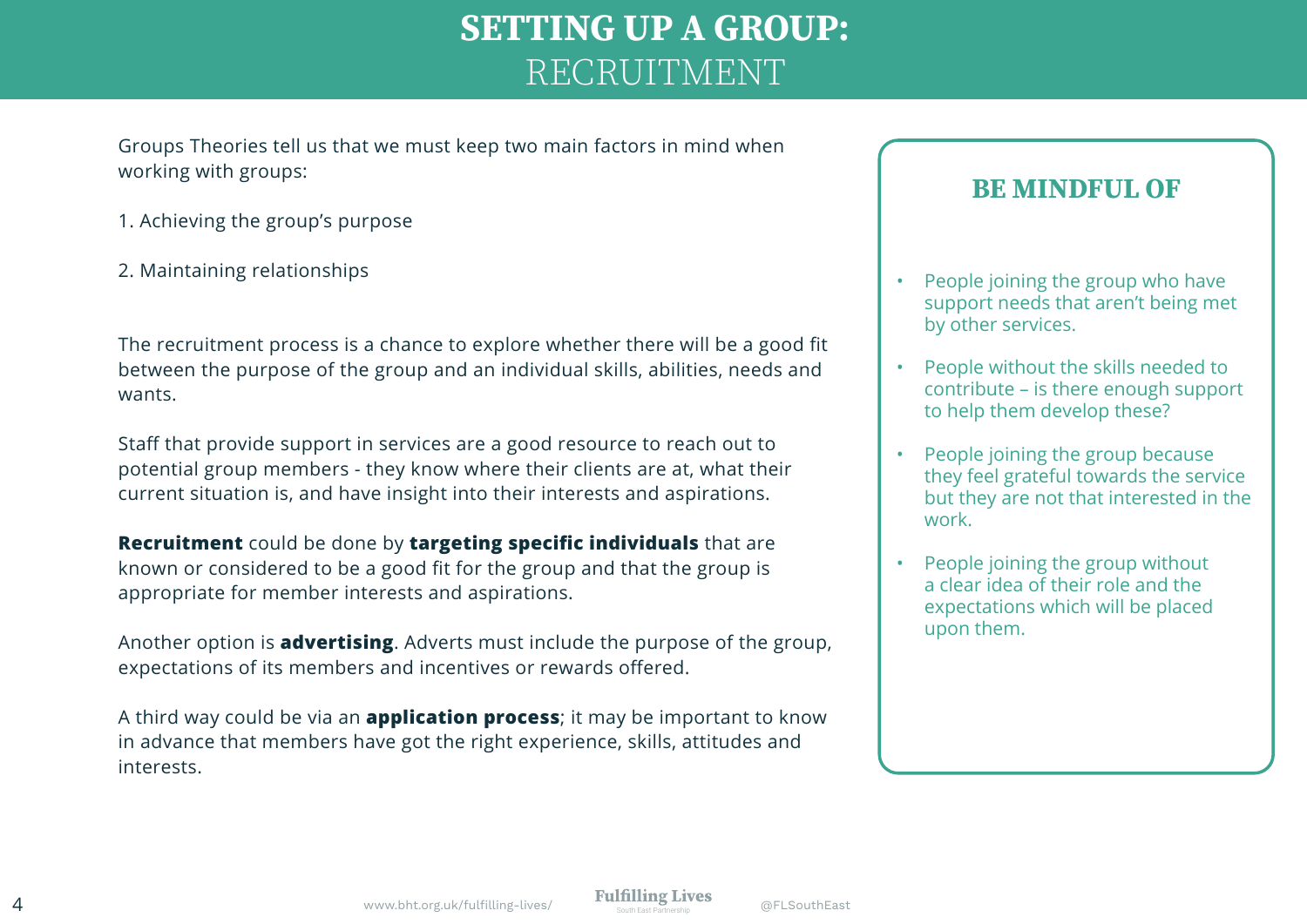# **SETTING UP A GROUP:**  STARTING THE GROUP

Ideally, group members themselves will be able to lead as much as possible in shaping the group. The first stages should be dedicated to agreeing or reviewing the following:

## **1. The purpose of the group:**

What projects they are going to work on, what they want to achieve. Can this be decided by the group or is it already framed by the organisation's needs? In order to stablish a trusting relationship, it is key to be transparent about this.

### **2. How the group will operate:**

How often they meet, how meetings are facilitated, by whom, who does the agendas, how are they circulated etc.

## **3. Managing power dynamics and decision making:**

Agree the group membership (is it made up of service users only or does it also include staff, volunteers and managers?). How are decisions made? Is there a quorum and votes; is there someone who could override decisions? What role does each member have on the group?

There could be a service user group that is supported and facilitated by staff (who are not members) who make suggestions but do not have decision-making power. There can also be a group (made up of both staff and service users) that works on a project where decisions are made collectively. The boundaries of decision-making power and influence that the service users can have must be made clear at the beginning of the process.

## **4. Individual members commitments:**

What is expected of members? Can the group function without all members attending all meetings? How are absences managed? Do member have to prepare in advance? What is needed of the members for the group to meet their objectives?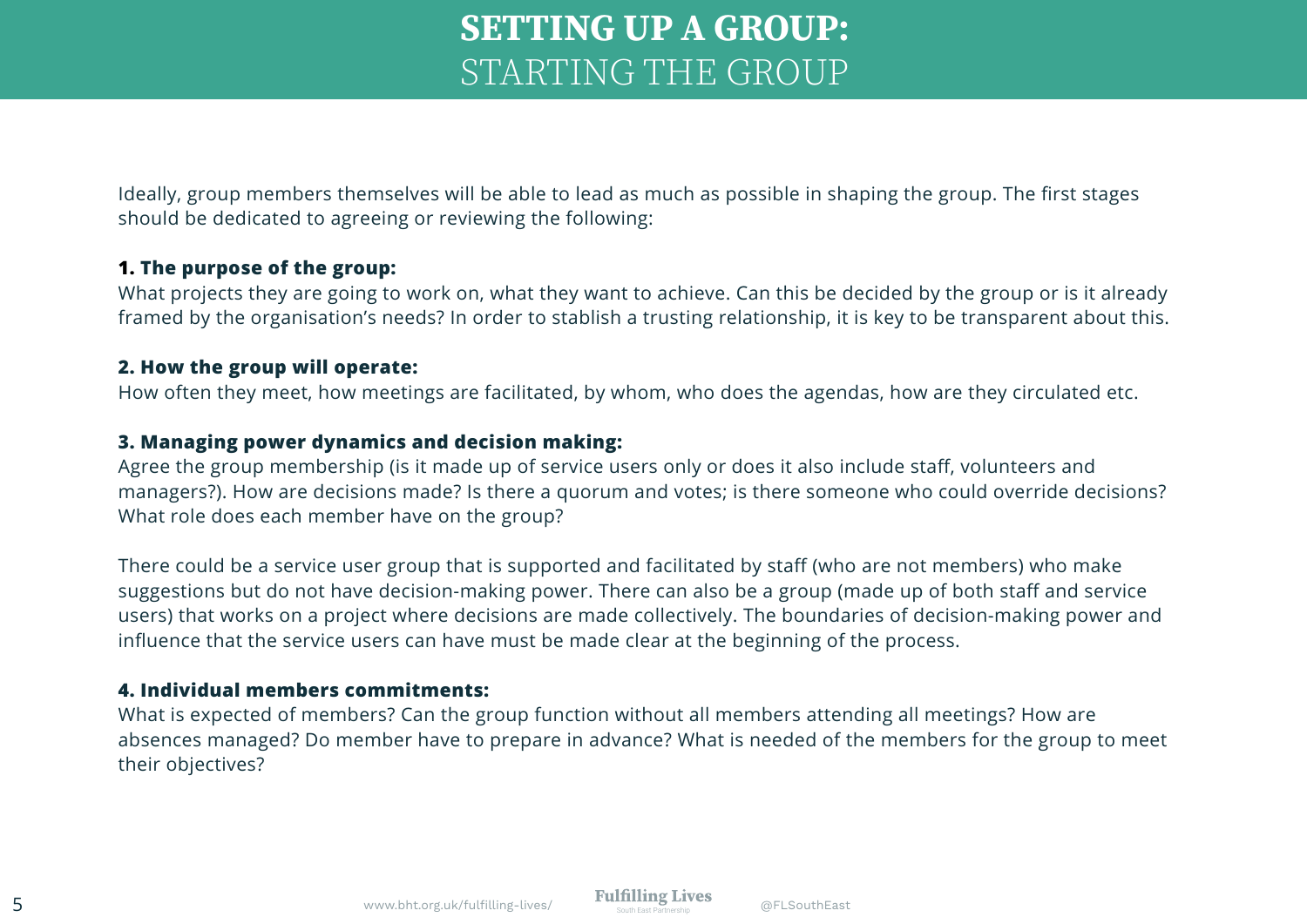# **SET UP:**  STARTING THE GROUP

## **5. What members can expect in return:**

What does the organisation offer to enable members to perform? How are expenses managed? Are there any rewards for members? Deciding and managing rewards for service users taking part in the group is a controversial topic and needs to be discussed and agreed carefully. People who are in receipt of benefits are expected to declare any income, so if considering monetary rewards, organisations need to make sure they have up-to-date information from their local Job Centre.

**At Fulfilling Lives South East we opted for the following by way of reciprocity for our Action Group volunteers:**

- Group members are registered as volunteers with our organisation and have access to staff training
- Each member has an assigned mentor that provides individualised support to perform within the role as well as guiding their development through an individual development plan
- Refreshments in meetings and travel reimbursements
- Regular team activities, like meals and outings
- For some activities volunteers are rewarded with a gift voucher

### **6. Support available:**

What support is available for the service user to engage with the group and to fulfill their role; are there supervisions, mentoring, training and is there wellbeing support for group members? Support would also need to be considered for when a group member is not well and unable to meet the group expectations (See FLSE Trauma Informed Practice in Co-Production guide).

## **7. Values or a group agreement:**

It is useful to agree a set of values that encompass the previous points. (See FLSE Co-Production Values on our website).

## **Being thorough with planning and agreeing these first steps will have a positive impact on the future of the group.**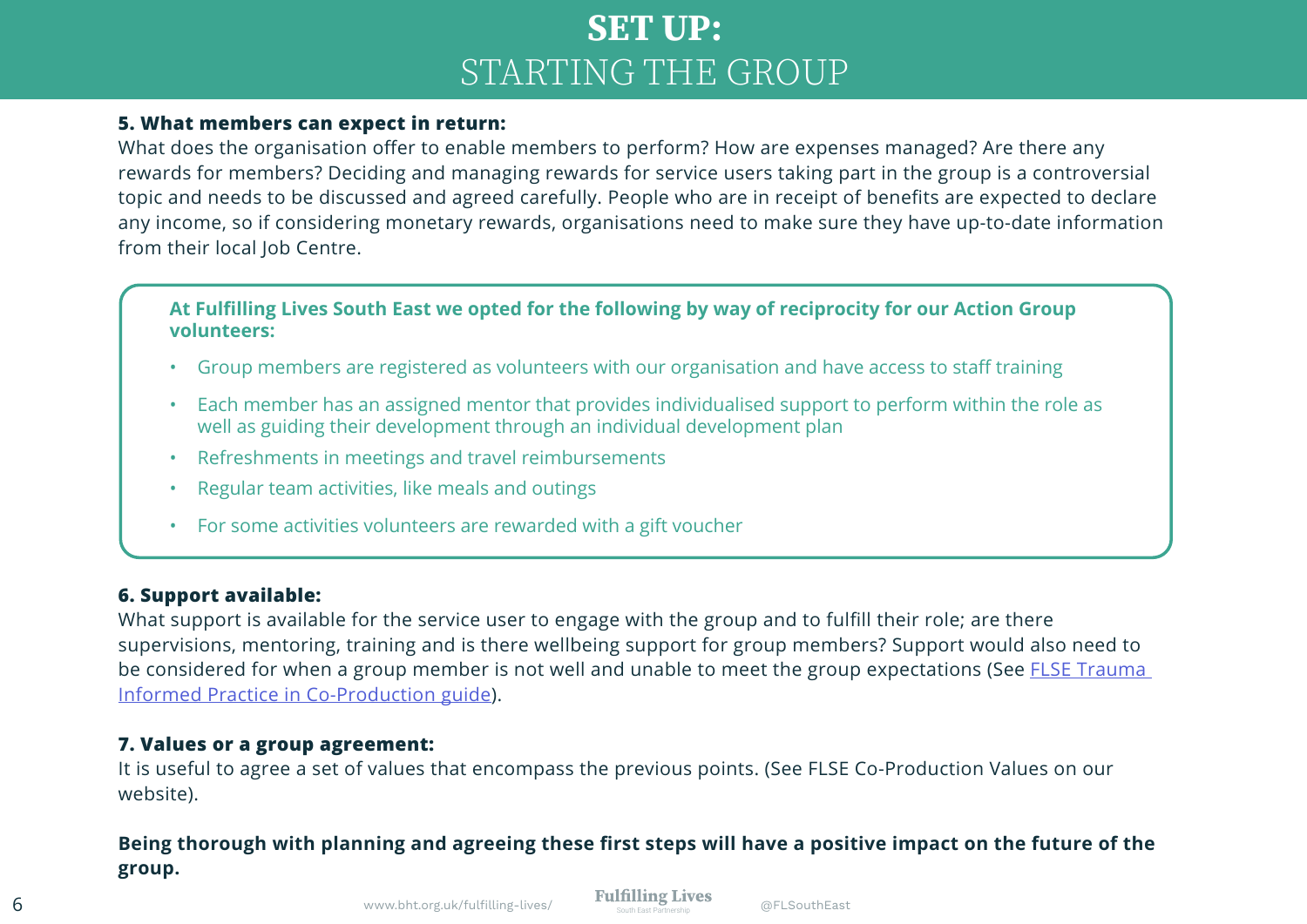# **FACILITATING, MAINTAINING AND MAKING THE GROUP SUCCESSFUL**

The more co-production, collaboration, joint planning and decision making involved, the greater the chances of a successful group that meets its objectives and keeps members engaged.

Facilitating group meetings will vary depending on the factors mentioned above including what the purpose of the group is, it's scope, membership etc.

**In addition to literature and training available on group facilitation, based on our experience of facilitating Action Groups, these are some things that need to be considered:**

- **Check-ins and check-outs are useful to test how people are starting and leaving the meeting**
- **Manage personal disclosures and support group members (See FLSE TIP in Co-Production guide)**
- **Ensure equity in the participation: who needs more support and encouragement to speak up and participate, who needs to be supported to not to overtake in meetings**
- **Plan how to manage difficult and triggering conversations which might include 1-to-1 support or signposting to a specific service**
- **Keep the group on track referring to your values and the group's objectives. (**See FLSE Co-Production Values**)**
- **Offer a mixture of activities such as reading and reviewing documents, sharing personal experiences, creating new leaflets, connecting with other service users etc. It is more likely that members will maintain their commitment and interest**
- **Keep learning and be willing to make changes as the group develops**